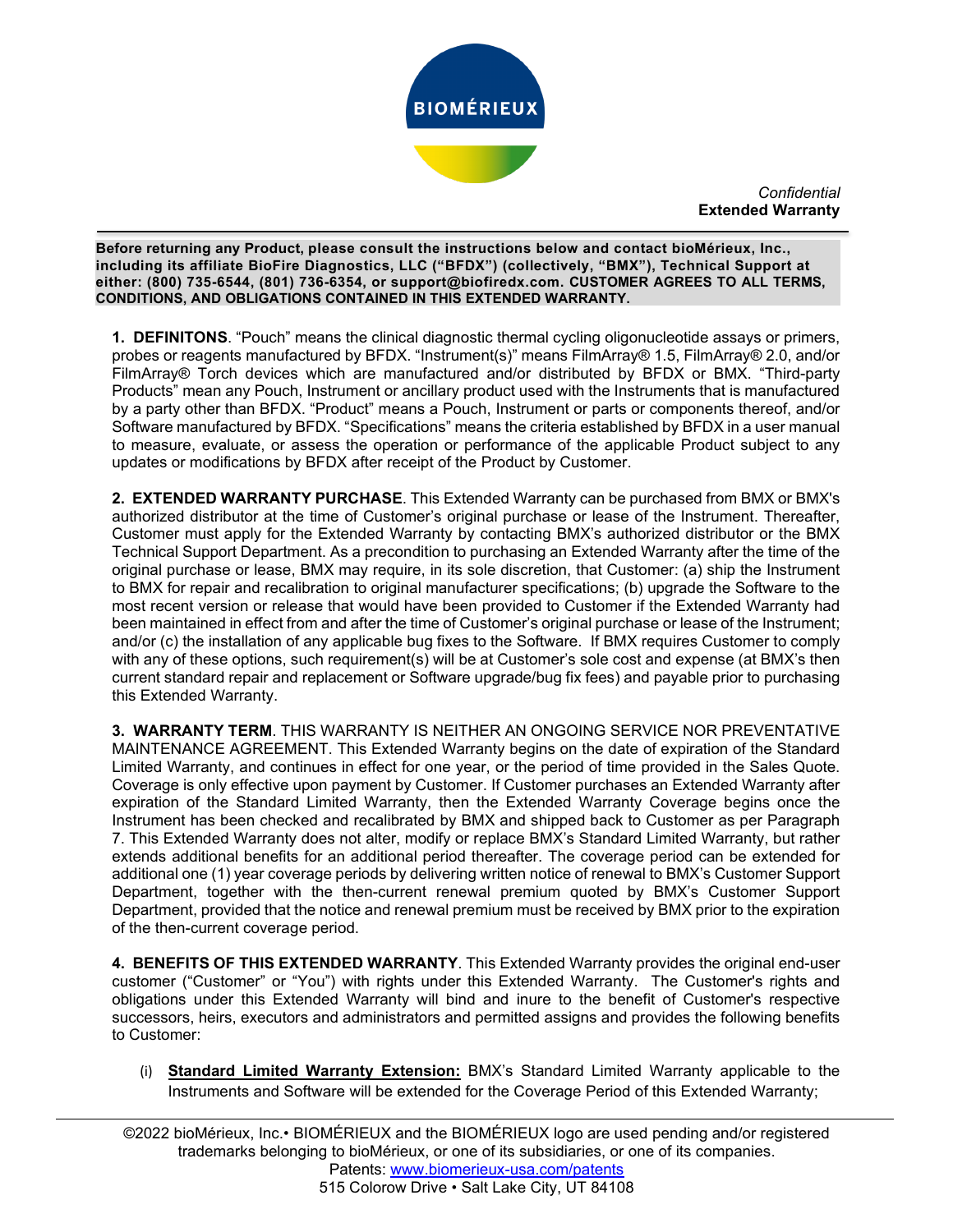

- (ii) **Instrument Repairs:** BMX will furnish labor, parts and/or replacement equipment necessary to repair operational or mechanical breakdowns of an Instrument;
- (iii) **Software Upgrades:** BMX will provide new versions, releases or upgrades of the Software, but only if and to the extent made generally available by BMX to its customers using comparable BMXmanufactured instruments during the Coverage Period of this Extended Warranty; provided, however, that BMX may require that Customer install and use a Software upgrade as a condition precedent to its continued services under this Extended Warranty;
- (iv) **Optional Instrument Recalibration and Quality Inspection:** No more than one (1) time during each yearly Coverage Period, Customer may return an Instrument for recalibration, maintenance and quality inspection;
- (v) **Telephone Support:** BMX currently offers twenty-four-hour telephone support by calling BMX's Customer Support Department subject to the terms, conditions and limitation of this Extended Warranty.

**5. WARRANTY EXCLUSIONS**. This Extended Warranty excludes: (i) repairs which are not necessitated by operational or mechanical breakdown during normal use; (ii) normal wear and tear not resulting in operational or mechanical breakdown; decontamination required as a result of use and operation; (iii) theft, loss, or misplacement; cosmetic damage or other damage that does not affect functionality; (iv) problems arising from or related to misuse, neglect, accident, viruses or reckless, abusive, willful or intentional conduct; (v) problems arising from or related to external electrical power sources; improper maintenance, repair, or disassembly (including partial disassembly) by anyone other than BMX or its authorized representatives or using parts, accessories or supplies not provided by BMX; (vi) problems arising from or related to usage which is not in accordance with instructions in the user manual published by BMX for the Instrument or Software; (vii) problems arising from or related to failure to perform preventive maintenance as and when recommended by BMX in the user manual published by BMX for the Instrument; (viii) problems arising from or related to installation or execution of Software on any computer other than the computer sold by BMX with the Instrument or on any computer which contains or runs operating system or applications software other than software loaded or installed at the time of delivery of such computer by BMX; (ix) problems arising from any modification of the Instruments or Software without the prior written consent of BMX; (x) the cost of new or additional equipment, devices, parts or accessories (other than the Instrument or its component parts, to the extent covered under this Extended Warranty) or third party software (other than the Software) required as a condition of implementing any Software upgrade, new version, workaround; (xi) Third Party Items, except to the extent assignable or transferable, BMX assigns all manufacturer warranties of Third Party Items to its customers.

**6**. **INITIATING WARRANTY CLAIMS AND SERVICE**. In order to obtain service, contact Customer Support to evaluate the claim as directed above. Customer Support may ask Customer to report the issue in writing. BMX may attempt to resolve the problem over the telephone. If your problem cannot be resolved over the telephone, BMX will determine (in its sole discretion) the most practicable resolution, which may include one or more of the following: (i) shipment of new or reconditioned replacement parts on an exchange basis together with instructions for Customer to perform installation, (ii) shipment of a new or reconditioned replacement Instrument that is at least functionally equivalent to the original Instrument on an exchange basis, (iii) shipment of a new, in-service or reconditioned Instrument that is at least functionally equivalent to the original Instrument on a temporary "loan" basis, (iv) assistance from BMX's Field Support Specialists, or authorized distributors at Customer's location, or (v) issuance of a return material authorization (RMA) for Customer to return the Product for repair or replacement by BMX. If BMX elects to ship a replacement Product to Customer, the original Product becomes BMX property upon Customer's receipt of the replacement. Customer must return the original Product to BMX within twenty (20) days after Customer's receipt of the replacement Product or pay BMX the retail value of the replacement Product.

**7. CUSTOMER REQUIREMENTS PRIOR TO RETURN FOR SERVICE**.If BMX elects to repair a defective Product in its facility, the defective Product must be received by BMX no later than thirty (30) days after the date BMX issued the RMA. Prior to shipping the defective Product to BMX, Customer must follow the return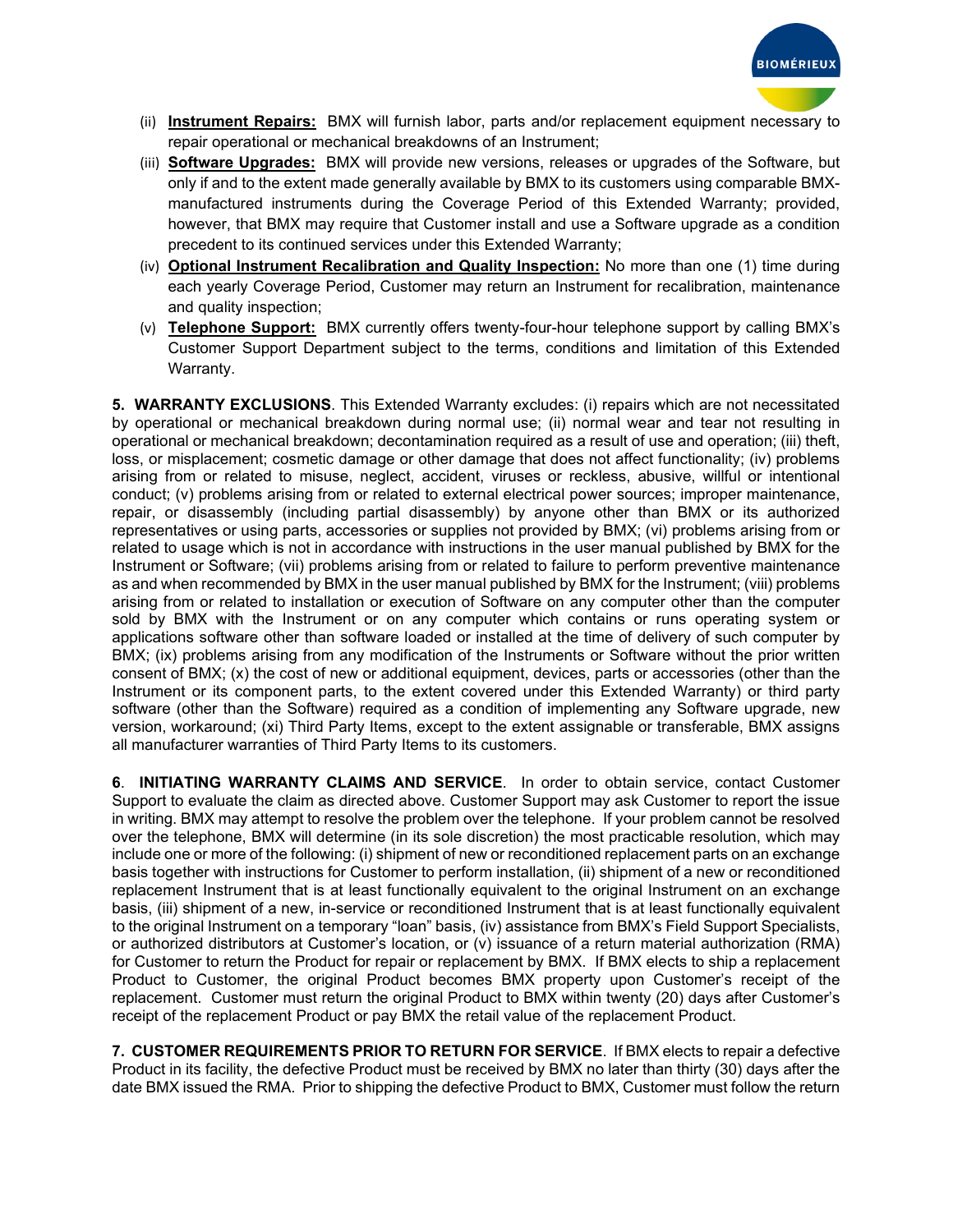

instructions specified by BMX including, without limitation, decontamination, data backup procedures, other procedures specified by BMX, and all shipping instructions. Failure to follow all instructions may result in delay of return of the Product. Customer is solely responsible for shipment of the Product to BMX free of any biological, chemical or organic materials, agents or toxins and otherwise in accordance with all applicable laws, rules and regulations, and BMX reserves the right to refuse delivery or return the product without service if Customer does not strictly comply with this requirement. Further, Customer is solely responsible for backing up any data to enable Customer to reconstruct or recover lost or altered data and for removing any confidential, proprietary or personal information. BMX disclaims responsibility for any lost, damaged or destroyed software program, data or other information stored on any data storage media or any part of any Product covered by this Limited Warranty, and BMX disclaims responsibility for deletion or alteration of the contents of any hard drive or data storage media which may occur during service of a Product. BMX is not responsible for the restoration or reinstallation of any programs or data other than software installed by BMX when the Instrument was originally manufactured. When making repairs, BMX reserves the right to use reconditioned or replacement items or parts that are at least functionally equivalent to original manufacturer specifications.

**8. WARRANTY SERVICE RESPONSE TIMES**. If a defective Product is sent to BMX under an RMA, BMX will repair or replace the Product and deliver it to a carrier for return shipment to Customer, as promptly as possible, and in most cases within ten (10) working days after BMX's receipt of the defective Product and all required RMA documentation. Except for incremental shipping costs as provided below, BMX will not be liable for any delay in providing services under this Extended Warranty.

**9. DOMESTIC SHIPPING AND INSURANCE COSTS**.BMX is responsible for all domestic costs of shipping, insurance and related costs of delivery of the BMX instrument (or defective component thereof).

**10. INTERNATIONAL SHIPPING AND INSURANCE COSTS AND ADDITIONAL REQUIREMENTS**. If an ITAR-controlled Instrument is to be returned to BMX from outside the U.S., Customer must first contact BMX's Customer Support Department for an RMA. Customer must follow all shipping instructions provided by BMX's Customer Support Department, including using BMX's designated shipper (if any). Failure to follow all instructions can result in a U.S. export violation, potentially necessitating acquiring a further export license. Further, shipping non-compliance may result in a several-week delay of the Instrument's return shipment to Customer. Customer will be charged a one-time flat handling fee of \$250.00 (Two Hundred Fifty United States Dollars) to offset shipment and return shipment costs, and BMX will pay all other international (OCONUS) costs of shipping, in transit insurance, duty, taxes and related costs, except that Customer bears all risk of loss or damage during transit. BMX will make all shipments in a commercially reasonable manner without obligation to incur any overnight, expedited or other special handling charges. However, when repair or replacement is covered under this Extended Warranty, if and to the extent BMX is unable to repair or replace the BMX instrument and deliver the BMX instrument to a common carrier for return shipment to Customer within ten (10) business days after the later of (i) its receipt by BMX or (ii) receipt by BMX of all required RMA documents or information from Customer, BMX will pay any incremental costs incurred for expedited delivery service to Customer. Except for such incremental shipping costs, BMX will not be liable for any delay in providing services under this Extended Warranty.

**11. ADDITIONAL CHARGES**. If BMX repairs or refurbishes an Instrument at Customer's request, in circumstances where such repair or refurbishment is not covered by this Extended Warranty, Customer will pay for such repair or refurbishment at BMX's then current standard repair and replacement fees, plus applicable taxes, shipping and insurance costs. Payment will be due and payable within thirty (30) days following the date of BMX's invoice. Payments are deemed made when received by BMX. Interest will accrue on any unpaid balances at a rate of 1.5% per month (or the maximum legal interest rate allowed by applicable law, if less) from and after the due date.

**12. LIMITATIONS**. Except as expressly set forth above, BMX warrants only that its services under the Extended Warranty will be performed in a professional and workmanlike manner, consistent with its standard of care in the state and county in which its principal place of business is located. **BMX disclaims**